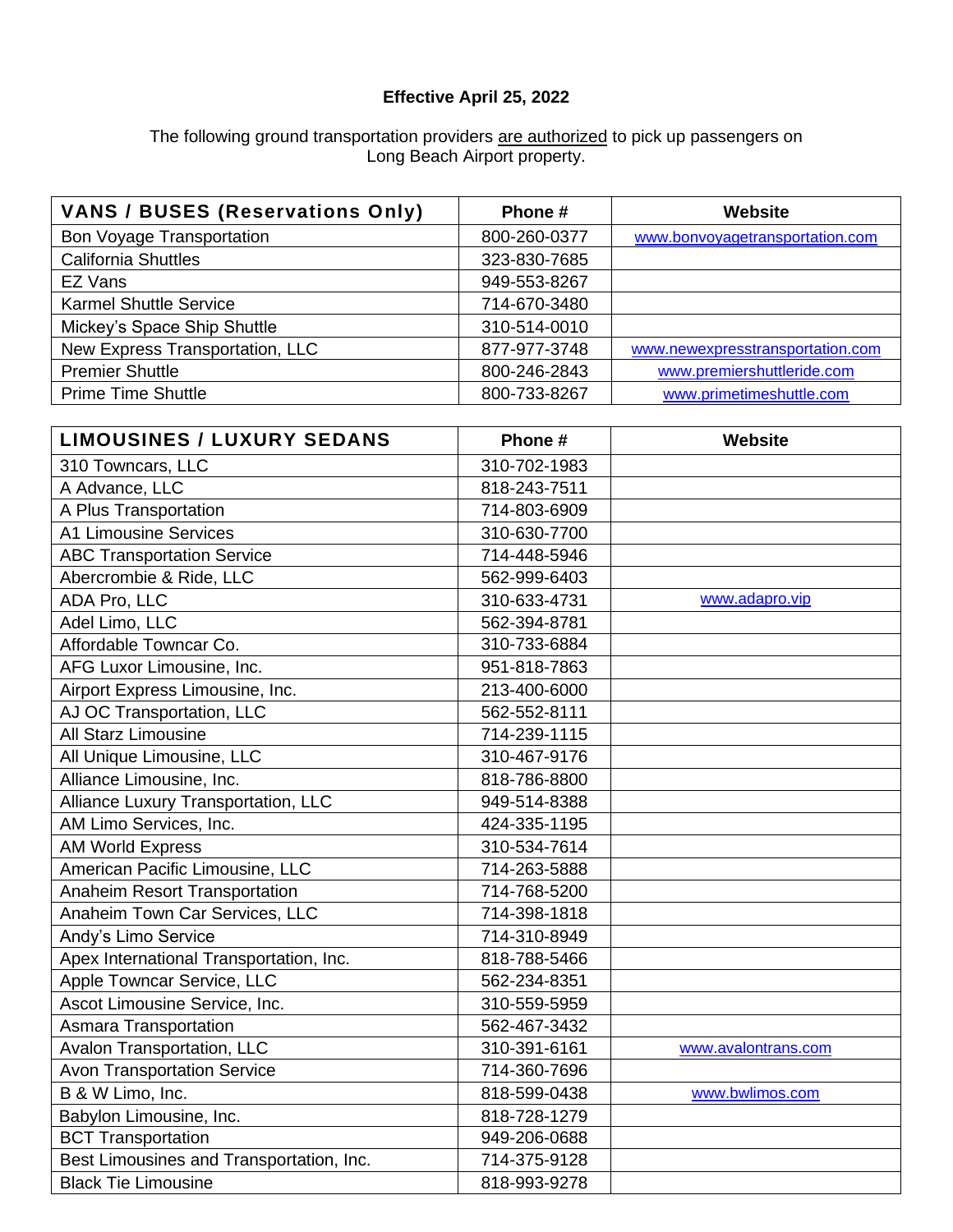| BLS Limousine Service of Los Angeles, Inc. | 800-992-0570 |
|--------------------------------------------|--------------|
| <b>Brazilian Limousine Transportation</b>  | 310-696-3726 |
| By Referral Only Limousine                 | 626-359-5247 |
| Carey Limousine of LA, Inc.                | 310-665-5100 |
| Carlos Limousine & Sedan Service           | 714-588-5452 |
| Chauffeured Transportation Solutions, Inc. | 424-258-0755 |
| Cheapshuttle Express, LLC                  | 310-676-6700 |
| City Trans, Inc.                           | 310-313-3555 |
| <b>Classic Express</b>                     | 800-914-8494 |
| Classique Worldwide Transportation         | 714-288-8853 |
| CN Transportation, LLC                     | 949-375-7739 |
| COLS, Inc.                                 | 800-700-5466 |
| Concierge Executive Services, Inc.         | 714-379-4444 |
| <b>Continental Limousine</b>               | 760-757-9700 |
| <b>Continental Transportation</b>          | 800-700-5466 |
| Corp Car Service                           | 949-200-3360 |
| Credit Resources, LLC                      | 909-243-4290 |
| Crown Limousine L.A.                       | 310-737-0888 |
| CTS Empires, LLC                           | 310-947-6075 |
| <b>Diamond Travel</b>                      | 714-722-2276 |
| DNS Limo Services, Inc.                    | 323-652-2484 |
| Dream Chaser Tours, LLC                    | 714-715-2482 |
| <b>Driving Force Limousines</b>            | 310-397-7447 |
| <b>EBG Limousine Services</b>              | 714-521-2015 |
| Elias G. Dilanji                           | 714-251-7847 |
| <b>Elite Black Car Services</b>            | 714-292-2230 |
| <b>Elite One</b>                           | 714-858-8774 |
| Empire Chauffeur Ltd.                      | 424-218-2927 |
| <b>Excellence Luxury Transportation</b>    | 714-422-4339 |
| <b>Exclusive Sedan Service</b>             | 818-765-7311 |
| Exquisite Transportation Associates, Inc.  | 310-225-6750 |
| G Q Limousine Services, Inc.               | 714-528-5454 |
| <b>Gals Limousine Service</b>              | 818-231-9305 |
| <b>Gateway Limousines</b>                  | 650-697-5548 |
| Go Sedan (Prime Executive Cars, LLC)       | 818-522-6029 |
| Golden Star Limousines, LLC                | 714-491-0926 |
| <b>Grand Transportation</b>                | 714-747-1233 |
| H.B. Limo Services, Inc.                   | 714-412-3485 |
| Hany Youssef Nakhla Youssef                | 949-205-0246 |
| <b>Hayatte Luxury Services</b>             | 562-606-8337 |
| Hector 5 Star Limo                         | 562-661-3297 |
| <b>Hilltop Limousine Service</b>           | 310-541-0510 |
| <b>Infinity Limousine Service</b>          | 714-360-7569 |
| Iris Enterprise, Inc.                      | 949-531-8833 |
| Jackpot Executive Limousine                | 818-726-0757 |
| Japan Executive Limousine, Inc.            | 310-329-2229 |
| Joaquin's Transportation, LLC              | 310-707-8355 |
| John David Payne                           | 714-296-5504 |
| <b>KA Limousine Services</b>               | 714-715-6056 |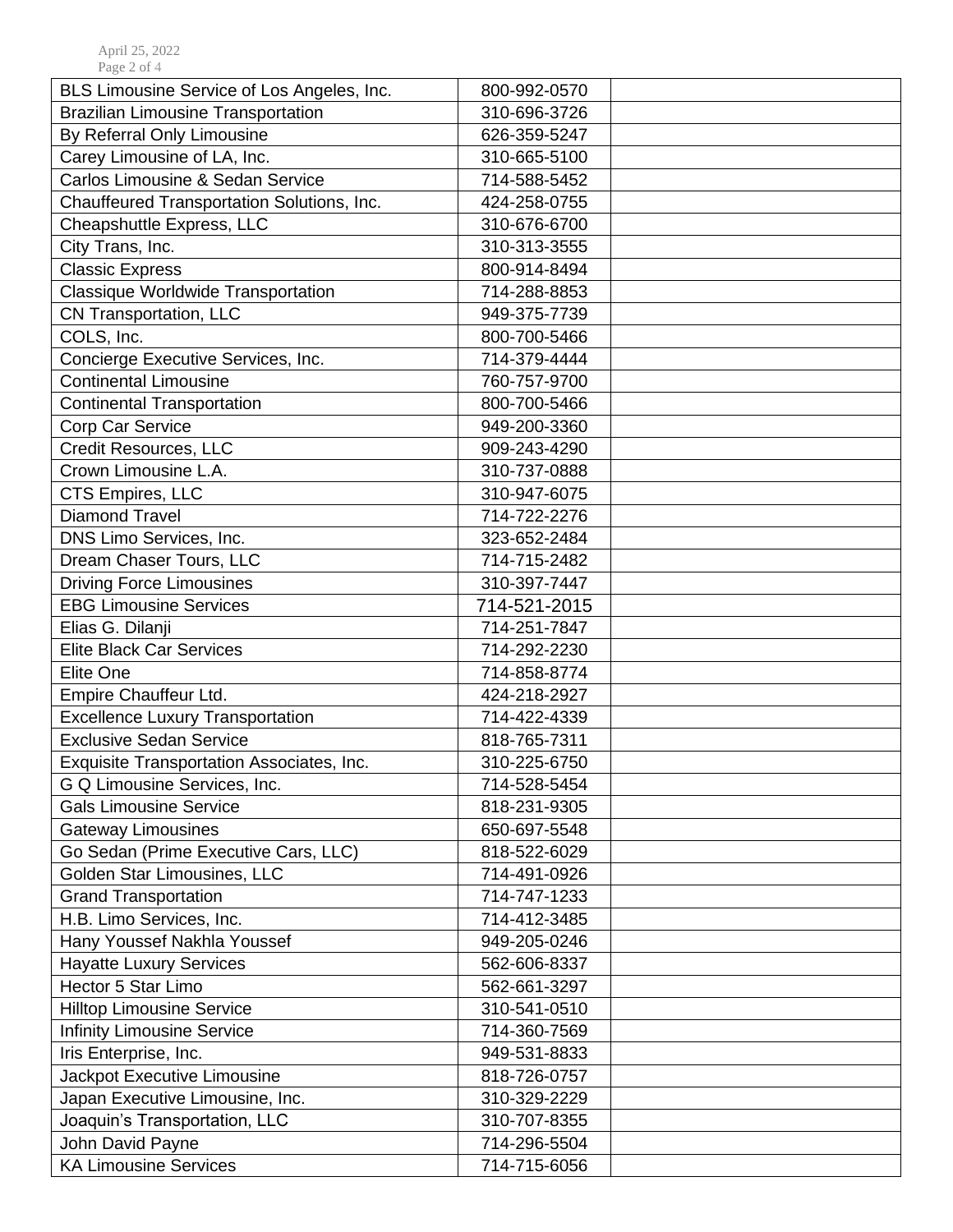| Kefah Abdelqader                            | 323-630-1485 |                                   |
|---------------------------------------------|--------------|-----------------------------------|
| KLS Transportation, Inc.                    | 877-936-5466 |                                   |
| <b>LA Private Car Service</b>               | 888-400-1919 |                                   |
| Laguna Corporate Car Service, LLC           | 949-375-4937 |                                   |
| Lansky Enterprise, LLC                      | 213-210-4575 |                                   |
| Le Bous Car Service                         | 310-309-7639 |                                   |
| Let's Go Limo                               | 310-619-5068 |                                   |
| Liv It Up Party Bus                         | 562-291-6155 |                                   |
| <b>Lotus Transportation Group</b>           | 949-294-6938 |                                   |
| Luxury Limo Transport                       | 323-338-6777 |                                   |
| LW Transportation, LLC                      | 310-379-0011 |                                   |
| M.E.M Worldwide, Inc.                       | 310-428-2515 |                                   |
| Mackey's Transportation Service             | 714-334-8673 |                                   |
| Majestic Chauffeured International, LLC     | 310-734-8247 |                                   |
| <b>Manjit Transportation</b>                | 714-624-6046 |                                   |
| <b>Marrs Roving Transportation</b>          | 949-280-2945 | www.marrsrovingtransportation.com |
| Masters Limo Worldwide, Inc.                | 310-216-7777 |                                   |
| Matrix Chauffeured, LLC                     | 949-394-0591 |                                   |
| Metropolitan Car Services, Inc.             | 617-966-2272 |                                   |
| Midnight Express Transportation Network Co. | 888-999-8640 |                                   |
| Motev, LLC                                  | 323-844-0282 |                                   |
| Music Express, Inc.                         | 818-845-1502 |                                   |
| Must Get Movin' Limo & Transportation       | 562-760-4567 |                                   |
| <b>Newport Luxury Ride</b>                  | 949-466-6166 |                                   |
| <b>Nick Limousine</b>                       | 949-304-8886 |                                   |
| <b>North Coast Limousine</b>                | 760-639-2820 |                                   |
| NRN Sedan & Limo Services, Inc.             | 818-634-7132 |                                   |
| OC Lux Transportation, LLC                  | 949-702-2624 |                                   |
| OC Luxury Towncar                           | 949-294-4445 |                                   |
| <b>OC Towncar LLC</b>                       | 949-283-3511 |                                   |
| OnPoint Worldwide, Inc.                     | 562-989-3100 |                                   |
| Pacific Transportation, LLC                 | 562-548-9785 |                                   |
| <b>Platinum Car Services</b>                | 323-371-2147 |                                   |
| Plumeria Limo Company, Inc.                 | 310-771-0625 |                                   |
| Prince Limo, Inc.                           | 213-448-1511 |                                   |
| Pro Limo Services                           | 310-227-5004 |                                   |
| RCL Red Carpet Limousine Service, Inc.      | 310-398-9700 |                                   |
| Roy H. Halimmachmur                         | 949-466-3988 |                                   |
| Ryan Transport                              | 949-282-4466 |                                   |
| Saferide Limo Service, Inc.                 | 888-852-7433 |                                   |
| Samrah Transportation                       | 323-317-3839 |                                   |
| Serenity Limousine Service, Inc.            | 949-370-1842 |                                   |
| <b>Shooting Star Livery</b>                 | 714-841-7115 |                                   |
| Sina Limousine                              | 949-350-5466 |                                   |
| <b>SMG Limo Service</b>                     | 714-936-9264 |                                   |
| Snap Limousine Services, LLC                | 626-202-4908 |                                   |
| Speedy Car Service, Inc.                    | 949-679-4119 |                                   |
| Strack Chauffeured Transportation, Inc.     | 714-546-1446 |                                   |
| Sunny's Transportation, LLC                 | 714-707-0477 |                                   |